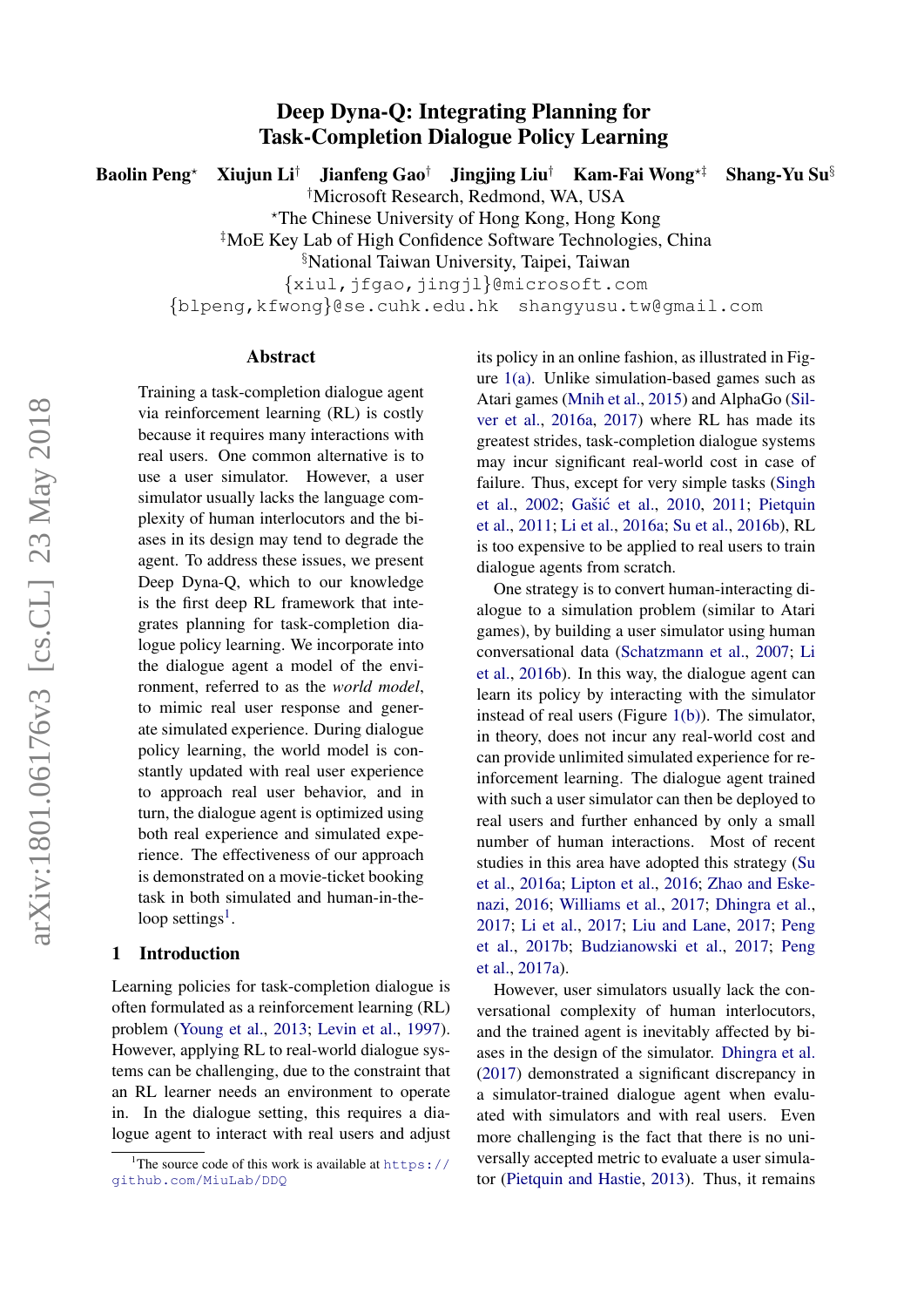<span id="page-1-0"></span>

Figure 1: Three strategies of learning task-completion dialogue policies via RL.

controversial whether training task-completion dialogue agent via simulated users is a valid approach.

We propose a new strategy of learning dialogue policy by interacting with real users. Compared to previous works [\(Singh et al.,](#page-9-3) [2002;](#page-9-3) [Li et al.,](#page-8-3) [2016a;](#page-8-3) [Su et al.,](#page-9-5) [2016b;](#page-9-5) [Papangelis,](#page-9-14) [2012\)](#page-9-14), our dialogue agent learns in a much more efficient way, using only a small number of real user interactions, which amounts to an affordable cost in many nontrivial dialogue tasks.

Our approach is based on the Dyna-Q framework [\(Sutton,](#page-10-3) [1990\)](#page-10-3) where planning is integrated into policy learning for task-completion dialogue. Specifically, we incorporate a model of the environment, referred to as the *world model*, into the dialogue agent, which simulates the environment and generates simulated user experience. During the dialogue policy learning, real user experience plays two pivotal roles: first, it can be used to improve the world model and make it behave more like real users, via supervised learning; second, it can also be used to directly improve the dialogue policy via RL. The former is referred to as *world model learning*, and the latter *direct reinforcement learning*. Dialogue policy can be improved either using real experience directly (i.e., direct reinforcement learning) or via the world model indirectly (referred to as *planning* or *indirect reinforcement learning*). The interaction between world model learning, direct reinforcement learning and planning is illustrated in Figure  $1(c)$ , following the Dyna-Q framework [\(Sutton,](#page-10-3) [1990\)](#page-10-3).

The original papers on Dyna-Q and most its early extensions used tabular methods for both planning and learning [\(Singh,](#page-9-15) [1992;](#page-9-15) [Peng and](#page-9-16) [Williams,](#page-9-16) [1993;](#page-9-16) [Moore and Atkeson,](#page-9-17) [1993;](#page-9-17) [Ku](#page-8-7)[vayev and Sutton,](#page-8-7) [1996\)](#page-8-7). This table-lookup representation limits its application to small problems <span id="page-1-2"></span><span id="page-1-1"></span>only. [Sutton et al.](#page-10-4) [\(2012\)](#page-10-4) extends the Dyna architecture to linear function approximation, making it applicable to larger problems. In the dialogue setting, we are dealing with a much larger action-state space. Inspired by [Mnih et al.](#page-9-0) [\(2015\)](#page-9-0), we propose Deep Dyna-Q (DDQ) by combining Dyna-Q with deep learning approaches to representing the state-action space by neural networks (NN).

By employing the world model for planning, the DDQ method can be viewed as a model-based RL approach, which has drawn growing interest in the research community. However, most model-based RL methods [\(Tamar et al.,](#page-10-5) [2016;](#page-10-5) [Silver et al.,](#page-9-18) [2016b;](#page-9-18) [Gu et al.,](#page-8-8) [2016;](#page-8-8) Racanière et al., [2017\)](#page-9-19) are developed for simulation-based, synthetic problems (e.g., games), but not for human-in-the-loop, real-world problems. To these ends, our main contributions in this work are two-fold:

- We present Deep Dyna-Q, which to the best of our knowledge is the first deep RL framework that incorporates planning for taskcompletion dialogue policy learning.
- We demonstrate that a task-completion dialogue agent can efficiently adapt its policy on the fly, by interacting with real users via RL. This results in a significant improvement in success rate on a nontrivial task.

# 2 Dialogue Policy Learning via Deep Dyna-Q (DDQ)

Our DDQ dialogue agent is illustrated in Figure [2,](#page-2-0) consisting of five modules: (1) an LSTMbased natural language understanding (NLU) module (Hakkani-Tür et al., [2016\)](#page-8-9) for identifying user intents and extracting associated slots; (2) a state tracker (Mrkšić et al., [2016\)](#page-9-20) for tracking the dialogue states; (3) a dialogue policy which selects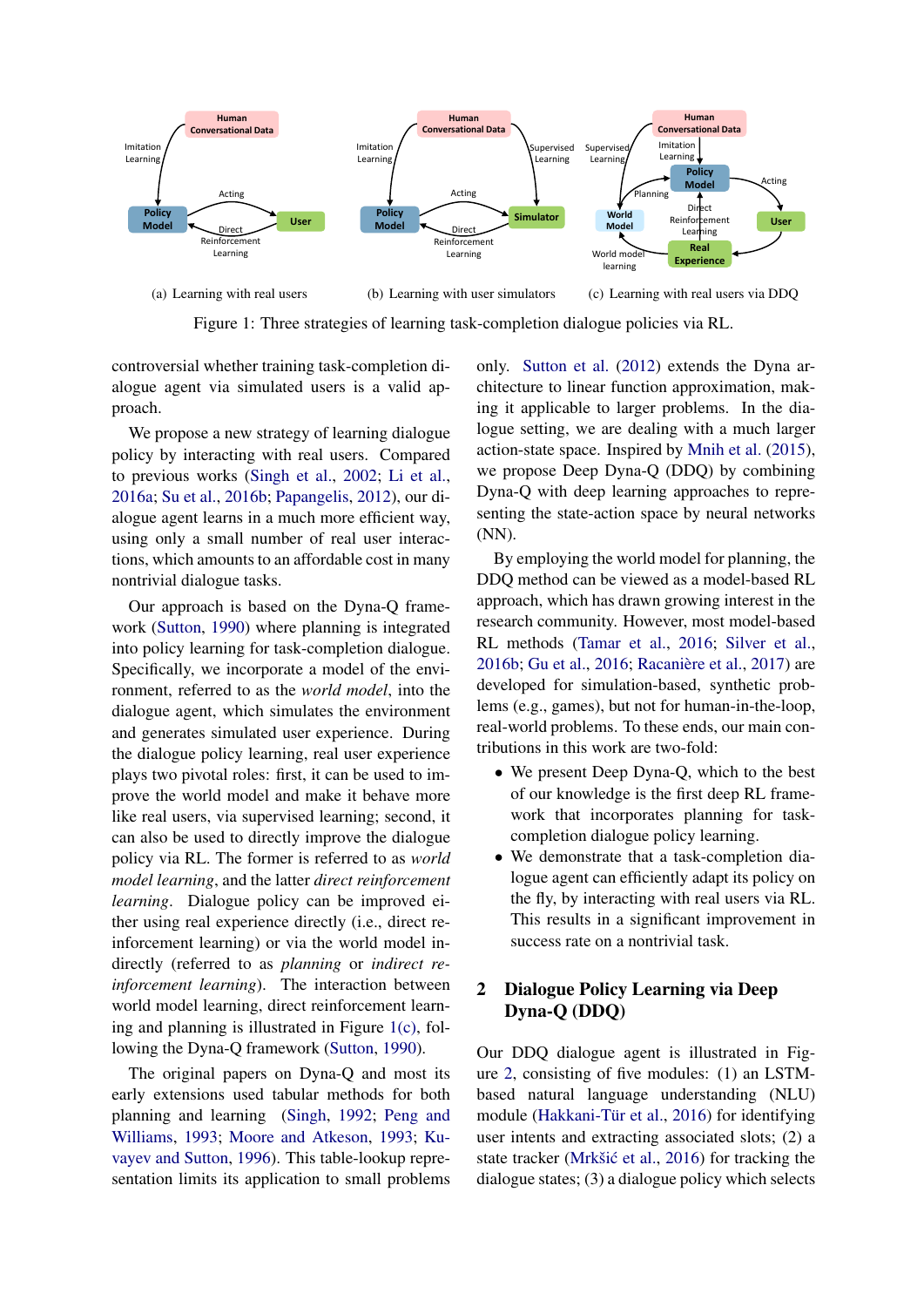

<span id="page-2-0"></span>Figure 2: Illustration of the task-completion DDQ dialogue agent.

the next action<sup>[2](#page-2-1)</sup> based on the current state;  $(4)$  a model-based natural language generation (NLG) module for converting dialogue actions to natural language response [\(Wen et al.,](#page-10-6) [2015\)](#page-10-6); and (5) a world model for generating simulated user actions and simulated rewards.

As illustrated in Figure [1\(c\),](#page-1-2) starting with an initial dialogue policy and an initial world model (both trained with pre-collected human conversational data), the training of the DDQ agent consists of three processes: (1) *direct reinforcement learning*, where the agent interacts with a real user, collects real experience and improves the dialogue policy; (2) *world model learning*, where the world model is learned and refined using real experience; and (3) *planning*, where the agent improves the dialogue policy using simulated experience.

Although these three processes conceptually can occur simultaneously in the DDQ agent, we implement an iterative training procedure, as shown in Algorithm [1,](#page-3-0) where we specify the order in which they occur within each iteration. In what follows, we will describe these processes in details.

#### 2.1 Direct Reinforcement Learning

In this process (lines 5-18 in Algorithm [1\)](#page-3-0) we use the DQN method [\(Mnih et al.,](#page-9-0) [2015\)](#page-9-0) to improve the dialogue policy based on real experience. We consider task-completion dialogue as a Markov Decision Process (MDP), where the agent interacts with a user in a sequence of actions to accomplish a user goal. In each step, the agent observes the dialogue state s, and chooses the action a to execute, using an  $\epsilon$ -greedy policy that selects a random action with probability  $\epsilon$  or otherwise follows the greedy policy  $a = \text{argmax}_{a'} Q(s, a'; \theta_Q)$ .  $Q(s, a; \theta_{Q})$  which is the approximated value function, implemented as a Multi-Layer Perceptron (MLP) parameterized by  $\theta_Q$ . The agent then re-ceives reward<sup>[3](#page-2-2)</sup> r, observes next user response  $a^u$ , and updates the state to  $s'$ . Finally, we store the experience  $(s, a, r, a^u, s')$  in the replay buffer  $D^u$ . The cycle continues until the dialogue terminates.

We improve the value function  $Q(s, a; \theta_Q)$  by adjusting  $\theta_{\mathcal{Q}}$  to minimize the mean-squared loss function, defined as follows:

$$
\mathcal{L}(\theta_Q) = \mathbb{E}_{(s,a,r,s') \sim \mathcal{D}^u} [(y_i - Q(s,a;\theta_Q))^2]
$$
  

$$
y_i = r + \gamma \max_{a'} Q'(s',a';\theta_{Q'})
$$
 (1)

where  $\gamma \in [0, 1]$  is a discount factor, and  $Q'(.)$  is the target value function that is only periodically updated (line 42 in Algorithm [1\)](#page-3-0). By differentiating the loss function with respect to  $\theta_{Q}$ , we arrive at the following gradient:

<span id="page-2-3"></span>
$$
\nabla_{\theta_Q} \mathcal{L}(\theta_Q) = \mathbb{E}_{(s,a,r,s') \sim \mathcal{D}^u}[(r+\gamma \max_{a'} Q'(s',a';\theta_{Q'}) - Q(s,a;\theta_Q))
$$
\n
$$
\nabla_{\theta_Q} Q(s,a;\theta_Q)]
$$
\n(2)

As shown in lines 16-17 in Algorithm [1,](#page-3-0) in each iteration, we improve  $Q(.)$  using minibatch Deep Q-learning.

#### 2.2 Planning

In the planning process (lines 23-41 in Algorithm [1\)](#page-3-0), the world model is employed to generate simulated experience that can be used to improve dialogue policy.  $K$  in line 24 is the number of planning steps that the agent performs per step of direct reinforcement learning. If the world model is able to accurately simulate the environment, a big  $K$  can be used to speed up the policy learning. In DDQ, we use two replay buffers,  $D^u$  for storing real experience and  $D<sup>s</sup>$  for simulated experience. Learning and planning are accomplished

<span id="page-2-1"></span><sup>&</sup>lt;sup>2</sup>In the dialogue scenario, actions are dialogue-acts, consisting of a single act and a (possibly empty) collection of  $(slot = value)$  pairs [\(Schatzmann et al.,](#page-9-6) [2007\)](#page-9-6).

<span id="page-2-2"></span><sup>&</sup>lt;sup>3</sup>In the dialogue scenario, reward is defined to measure the degree of success of a dialogue. In our experiment, for example, success corresponds to a reward of 80, failure to a reward of −40, and the agent receives a reward of −1 at each turn so as to encourage shorter dialogues.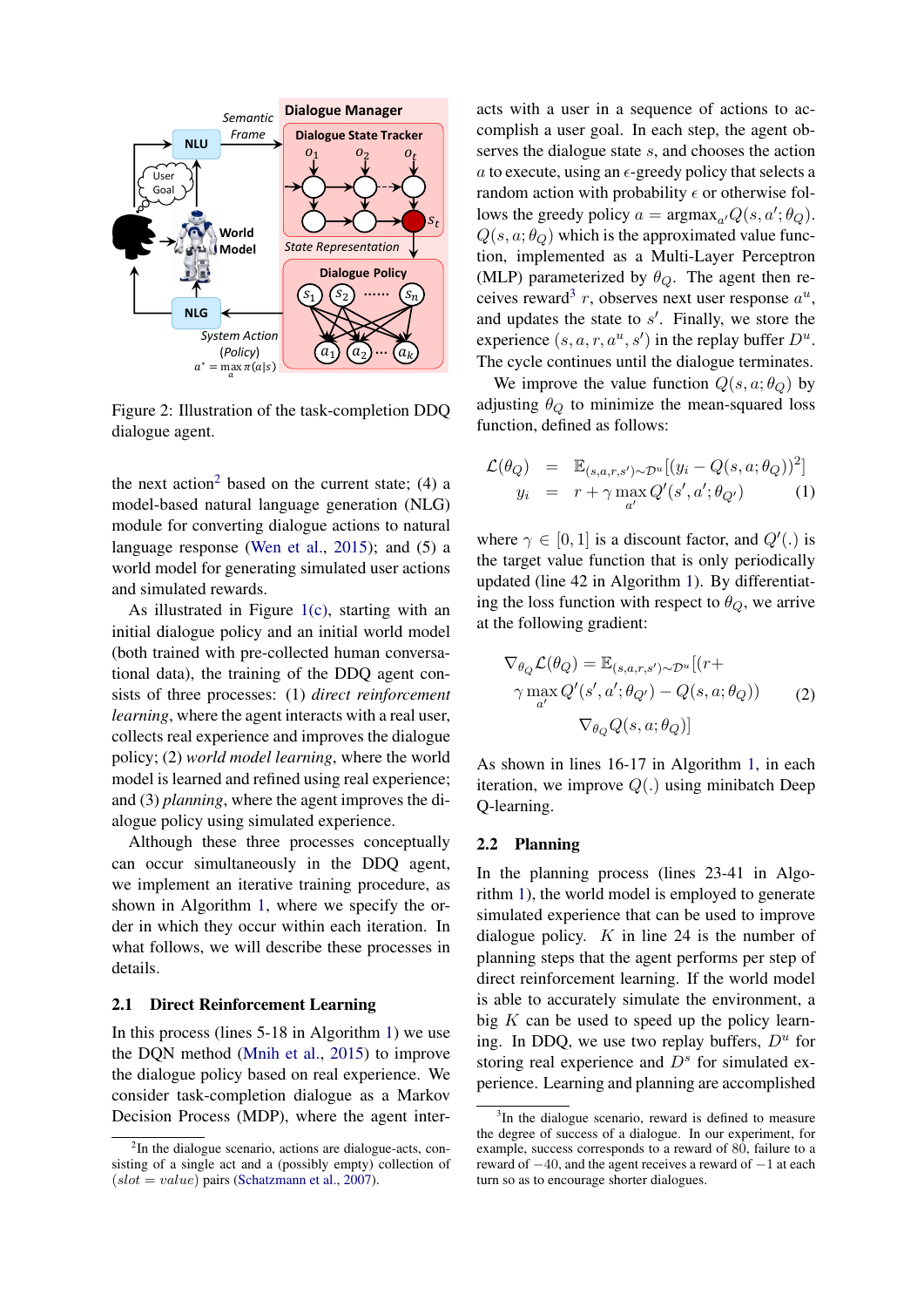#### Algorithm 1 Deep Dyna-Q for Dialogue Policy Learning

Require:  $N, \epsilon, K, L, C, Z$ Ensure:  $Q(s, a; \theta_{Q}), M(s, a; \theta_{M})$ 1: initialize  $Q(s, a; \theta_{Q})$  and  $M(s, a; \theta_{M})$  via pre-training on human conversational data 2: initialize  $Q'(s, a; \theta_{Q'})$  with  $\theta_{Q'} = \theta_Q$ 3: initialize real experience replay buffer  $D^u$  using Reply Buffer Spiking (RBS), and simulated experience replay buffer  $\overline{D}^s$  as empty 4: for  $n=1:N$  do<br>5: # Direct Re 5: # *Direct Reinforcement Learning* starts 6: *user* starts a dialogue with user action  $a^u$ 7: generate an initial dialogue state s<br>8. while s is not a terminal state do while  $s$  is not a terminal state do 9: with probability  $\epsilon$  select a random action a<br>10: otherwise select  $a = \text{argmax}_{\epsilon} Q(s, a'; \theta)$ 10: otherwise select  $a = \text{argmax}_{a'} Q(s, a'; \theta_Q)$ 11: execute  $a$ , and observe *user* response  $a^u$  and reward r 12: update dialogue state to  $s'$ 13: store  $(s, a, r, a^u, s')$  to  $D^u$ 14:  $s = s$ Ì 15: end while 16: sample random minibatches of  $(s, a, r, s')$  from  $D^u$ 17: update  $\theta_{\mathcal{Q}}$  via Z-step minibatch Q-learning according to Equation [\(2\)](#page-2-3) 18: # *Direct Reinforcement Learning* ends 19: # *World Model Learning* starts<br>20: sample random minibatches sample random minibatches of training samples  $(s, a, r, a^u, s')$  from  $D^u$ 21: update  $\theta_M$  via Z-step minibatch SGD of multi-task learning 22: # *World Model Learning* ends 23: # *Planning* starts 24: for  $k=1:K$  do<br>25:  $t = \text{FALSE.}$  $t =$ FALSE,  $l = 0$ 26: sample a user goal  $G$ 27: sample user action  $a^u$  from  $G$ 28: generate an initial dialogue state s<br>29: **while** t is FALSE  $\land l \leq L$  **do** while t is FALSE  $\wedge l \leq L$  do 30: with probability  $\epsilon$  select a random action  $\alpha$ 31: otherwise select  $a = \text{argmax}_{a'} Q(s, a'; \theta_Q)$  $32:$  execute a 33: *world model* responds with  $a^u$ , r and t 34: update dialogue state to  $s'$ 35: store  $(s, a, r, s')$  to  $D^s$ 36:  $l = l + 1, s = s'$ 37: end while 38: sample random minibatches of  $(s, a, r, s')$  from  $D^s$ 39: update  $\theta_{\mathcal{Q}}$  via Z-step minibatch Q-learning according to Equation [\(2\)](#page-2-3) 40: end for 41: # *Planning* ends 42: every C steps reset  $\theta_{Q'} = \theta_Q$ 43: end for

<span id="page-3-0"></span>by the same DQN algorithm, operating on real experience in  $D^u$  for learning and on simulated experience in  $D<sup>s</sup>$  for planning. Thus, here we only describe the way the simulated experience is generated.

Similar to [Schatzmann et al.](#page-9-6) [\(2007\)](#page-9-6), at the beginning of each dialogue, we uniformly draw a user goal  $G = (C, R)$ , where C is a set of con-

straints and  $R$  is a set of requests (line 26 in Algorithm [1\)](#page-3-0). For movie-ticket booking dialogues, constraints are typically the name and the date of the movie, the number of tickets to buy, etc. Requests can contain these slots as well as the location of the theater, its start time, etc. Table [3](#page-7-0) presents some sampled user goals and dialogues generated by simulated and real users, respectively. The first user action  $a^u$  (line 27) can be either a request or an inform dialogueact. A request, such as request (theater; moviename=batman), consists of a request slot and multiple  $(\geq 1)$  constraint slots, uniformly sampled from  $R$  and  $C$ , respectively. An inform contains constraint slots only. The user action can also be converted to natural language via NLG, e.g., "which theater will show batman?"

In each dialogue turn, the world model takes as input the current dialogue state s and the last agent action a (represented as an one-hot vector), and generates user response  $a^u$ , reward r, and a binary variable  $t$ , which indicates whether the dialogue terminates (line 33). The generation is accomplished using the world model  $M(s, a; \theta_M)$ , a MLP shown in Figure [3,](#page-3-1) as follows:

$$
h = \tanh(W_h(s, a) + b_h)
$$
  
\n
$$
r = W_r h + b_r
$$
  
\n
$$
a^u = \text{softmax}(W_a h + b_a)
$$
  
\n
$$
t = \text{sigmoid}(W_t h + b_t)
$$

where  $(s, a)$  is the concatenation of s and a, and W and b are parameter matrices and vectors, respectively.



<span id="page-3-1"></span>Figure 3: The world model architecture.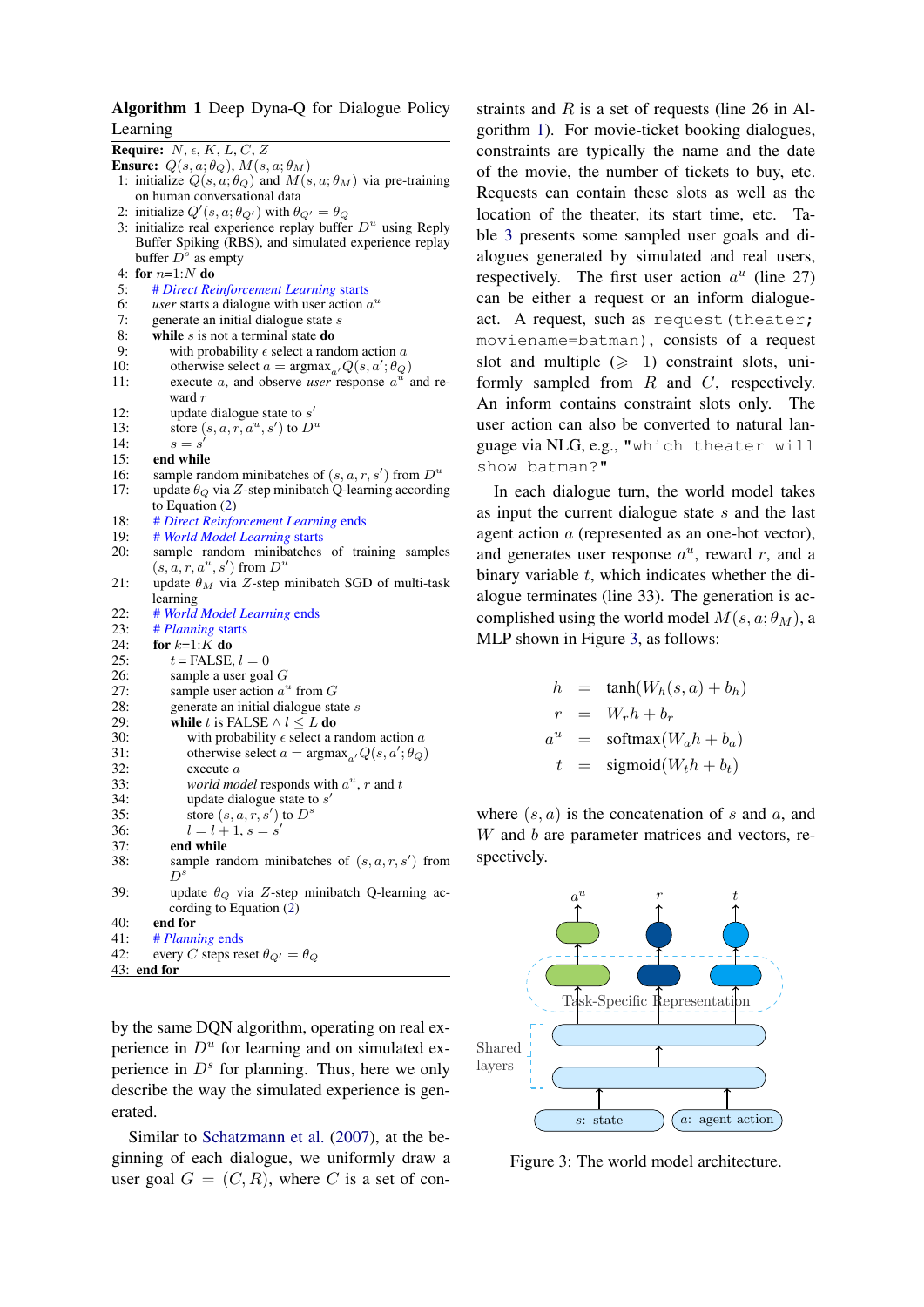#### 2.3 World Model Learning

In this process (lines 19-22 in Algorithm [1\)](#page-3-0),  $M(s, a; \theta_M)$  is refined via minibatch SGD using real experience in the replay buffer  $D^u$ . As shown in Figure [3,](#page-3-1)  $M(s, a; \theta_M)$  is a multi-task neural network [\(Liu et al.,](#page-9-21) [2015\)](#page-9-21) that combines two classification tasks of simulating  $a^u$  and t, respectively, and one regression task of simulating  $r$ . The lower layers are shared across all tasks, while the top layers are task-specific.

# 3 Experiments and Results

We evaluate the DDQ method on a movie-ticket booking task in both simulation and human-in-theloop settings.

#### <span id="page-4-0"></span>3.1 Dataset

Raw conversational data in the movie-ticket booking scenario was collected via Amazon Mechanical Turk. The dataset has been manually labeled based on a schema defined by domain experts, as shown in Table [4,](#page-10-7) which consists of 11 dialogue acts and 16 slots. In total, the dataset contains 280 annotated dialogues, the average length of which is approximately 11 turns.

#### 3.2 Dialogue Agents for Comparison

To benchmark the performance of DDQ, we have developed different versions of task-completion dialogue agents, using variations of Algorithm [1.](#page-3-0)

- A DON agent is learned by standard DON, implemented with direct reinforcement learning only (lines 5-18 in Algorithm [1\)](#page-3-0) in each epoch.
- The  $DDQ(K)$  agents are learned by DDQ of Algorithm [1,](#page-3-0) with an initial world model pretrained on human conversational data, as de-scribed in Section [3.1.](#page-4-0) K is the number of planning steps. We trained different versions of  $DDQ(K)$  with different K's.
- The DDQ(K, rand-init  $\theta_M$ ) agents are learned by the DDQ method with a randomly initialized world model.
- The DDQ(K, fixed  $\theta_M$ ) agents are learned by DDQ with an initial world model pretrained on human conversational data. But the world model is not updated afterwards. That is, the *world model learning* part in Algorithm [1](#page-3-0) (lines 19-22) is removed. The DDQ(K, fixed  $\theta_M$ ) agents are evaluated in the simulation setting only.

• The  $DON(K)$  agents are learned by DQN, but with  $K$  times more real experiences than the DQN agent.  $DQN(K)$  is evaluated in the simulation setting only. Its performance can be viewed as the upper bound of its  $DDQ(K)$ counterpart, assuming that the world model in  $DDQ(K)$  perfectly matches real users.

Implementation Details All the models in these agents  $(Q(s, a; \theta_{Q}), M(s, a; \theta_{M}))$  are MLPs with tanh activations. Each policy network  $Q(.)$  has one hidden layer with 80 hidden nodes. As shown in Figure [3,](#page-3-1) the world model  $M(.)$  contains two shared hidden layers and three task-specific hidden layers, with 80 nodes in each. All the agents are trained by Algorithm [1](#page-3-0) with the same set of hyper-parameters.  $\epsilon$ -greedy is always applied for exploration. We set the discount factor  $\gamma = 0.95$ . The buffer sizes of both  $D^u$  and  $D^s$  are set to 5000. The target value function is updated at the end of each epoch. In each epoch,  $Q(.)$  and  $M(.)$  are refined using one-step ( $Z = 1$ ) 16-tuple-minibatch update. <sup>[4](#page-4-1)</sup> In planning, the maximum length of a simulated dialogue is 40 ( $L = 40$ ). In addition, to make the dialogue training efficient, we also applied a variant of imitation learning, called Reply Buffer Spiking (RBS) [\(Lipton](#page-9-8) [et al.,](#page-9-8) [2016\)](#page-9-8). We built a naive but occasionally successful rule-based agent based on human conversational dataset (line 1 in Algorithm [1\)](#page-3-0), and prefilled the real experience replay buffer  $D^u$  with 100 dialogues of experience (line 2) before training for all the variants of agents.

#### 3.3 Simulated User Evaluation

In this setting the dialogue agents are optimized by interacting with user simulators, instead of real users. Thus, the world model is learned to mimic user simulators. Although the simulator-trained agents are sub-optimal when applied to real users due to the discrepancy between simulators and real users, the simulation setting allows us to perform a detailed analysis of DDQ without much cost and to reproduce the experimental results easily.

<span id="page-4-1"></span><sup>&</sup>lt;sup>4</sup>We found in our experiments that setting  $Z > 1$  improves the performance of all agents, but does not change the conclusion of this study: DDQ consistently outperforms DQN by a statistically significant margin. Conceptually, the optimal value of  $Z$  used in planning is different from that in direct reinforcement learning, and should vary according to the quality of the world model. The better the world model is, the more aggressive update (thus bigger  $Z$ ) is being used in planning. We leave it to future work to investigate how to optimize Z for planning in DDQ.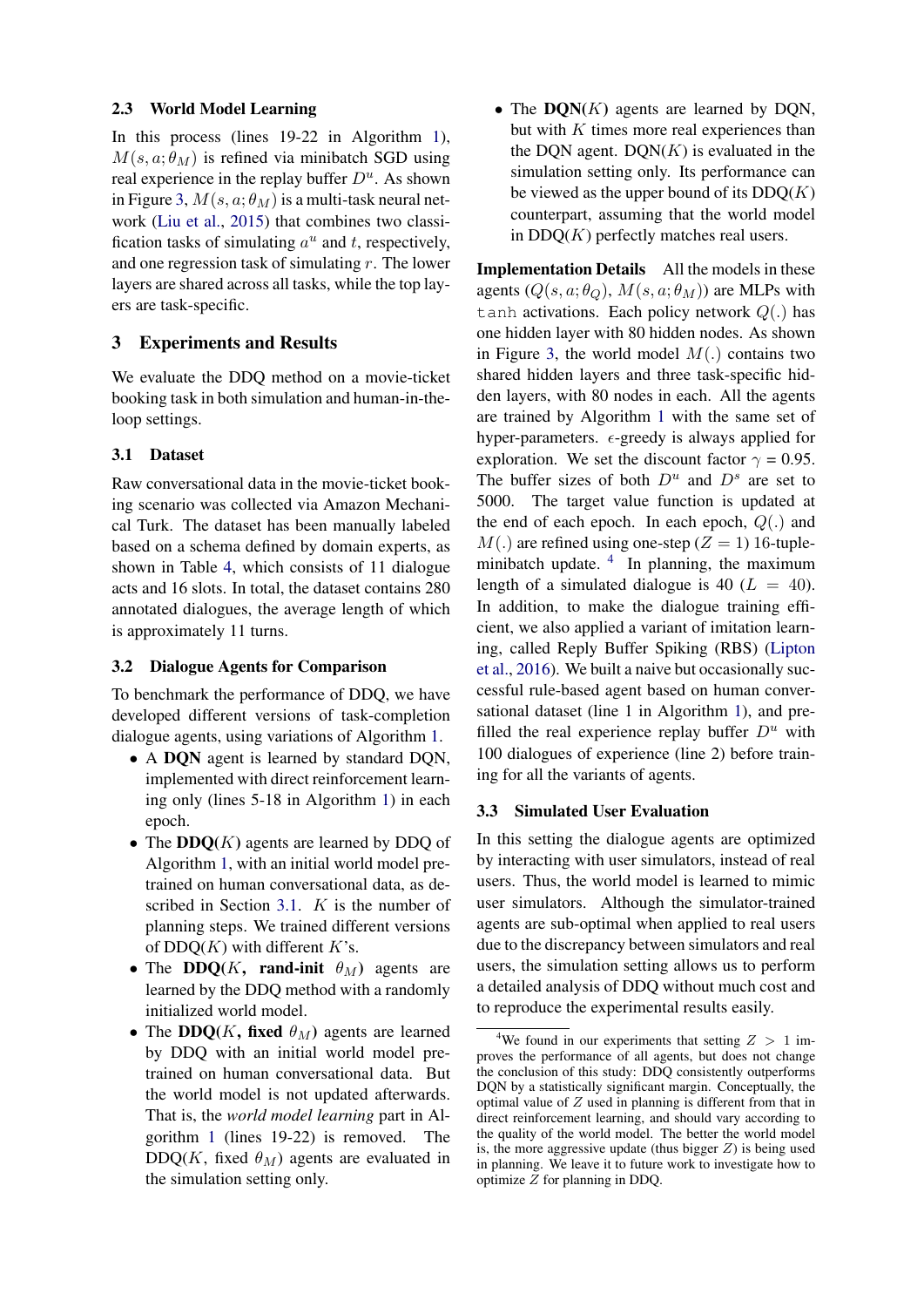| Agent                          | $Epoch = 100$ |         |       | $Epoch = 200$  |        |       | $Epoch = 300$  |        |       |
|--------------------------------|---------------|---------|-------|----------------|--------|-------|----------------|--------|-------|
|                                | Success       | Reward  | Turns | <b>Success</b> | Reward | Turns | <b>Success</b> | Reward | Turns |
| <b>DQN</b>                     | .4260         | $-3.84$ | 31.93 | .5308          | 10.78  | 22.72 | .6480          | 27.66  | 22.21 |
| DDO(5)                         | .6056         | 20.35   | 26.65 | .7128          | 36.76  | 19.55 | .7372          | 39.97  | 18.99 |
| DDO(5, rand-init $\theta_M$ )  | .5904         | 18.75   | 26.21 | .6888          | 33.47  | 20.36 | .7032          | 36.06  | 18.64 |
| DDO(5, fixed $\theta_M$ )      | .5540         | 14.54   | 25.89 | .6660          | 29.72  | 22.39 | .6860          | 33.58  | 19.49 |
| DON(5)                         | .6560         | 29.38   | 21.76 | .7344          | 41.09  | 16.07 | .7576          | 43.97  | 15.88 |
| DDO(10)                        | .6624         | 28.18   | 24.62 | .7664          | 42.46  | 21.01 | .7840          | 45.11  | 19.94 |
| DDO(10, rand-init $\theta_M$ ) | .6132         | 21.50   | 26.16 | .6864          | 32.43  | 21.86 | .7628          | 42.37  | 20.32 |
| DDO(10, fixed $\theta_M$ )     | .5884         | 18.41   | 26.41 | .6196          | 24.17  | 22.36 | .6412          | 26.70  | 22.49 |
| DON(10)                        | .7944         | 48.61   | 15.43 | .8296          | 54.00  | 13.09 | .8356          | 54.89  | 12.77 |

<span id="page-5-0"></span>Table 1: Results of different agents at training epoch  $= \{100, 200, 300\}$ . Each number is averaged over 5 runs, each run tested on 2000 dialogues. Excluding DQN(5) and DQN(10) which serve as the upper bounds, any two groups of success rate (except three groups: at epoch 100, DDQ(5, rand-init  $\theta_M$ ) and DDQ(10, fixed  $\theta_M$ ), at epoch 200, DDQ(5, rand-init  $\theta_M$ ) and DDQ(10, rand-init  $\theta_M$ ), at epoch 300, DQN and DDQ(10, fixed  $\theta_M$ )) evaluated at the same epoch is statistically significant in mean with  $p < 0.01$ . (Success: success rate)



<span id="page-5-1"></span>Figure 4: Learning curves of the  $DDQ(K)$  agents with  $K = 2, 5, 10, 20$ . The DQN agent is identical to a DDQ(K) agent with  $K = 0$ .

User Simulator We adapted a publicly available user simulator [\(Li et al.,](#page-8-4) [2016b\)](#page-8-4) to the taskcompletion dialogue setting. During training, the simulator provides the agent with a simulated user response in each dialogue turn and a reward signal at the end of the dialogue. A dialogue is considered successful only when a movie ticket is booked successfully and when the information provided by the agent satisfies all the user's constraints. At the end of each dialogue, the agent receives a positive reward of  $2 * L$  for success, or a negative reward of  $-L$  for failure, where L is the maximum number of turns in each dialogue, and is set to 40 in our experiments. Furthermore, in each turn, the agent receives a reward of  $-1$ , so that shorter dialogues are encouraged. Readers can refer to Appendix [B](#page-10-8) for details on the user simulator.



<span id="page-5-2"></span>Figure 5: Learning curves of DQN, DDQ(10), DDQ(10, rand-init  $\theta_M$ ), DDQ(10, fixed  $\theta_M$ ), and DQN(10).

Results The main simulation results are reported in Table [1](#page-5-0) and Figures [4](#page-5-1) and [5.](#page-5-2) For each agent, we report its results in terms of success rate, average reward, and average number of turns (averaged over 5 repetitions of the experiments). Results show that the DDQ agents consistently outperform DQN with a statistically significant margin. Figure [4](#page-5-1) shows the learning curves of different DDQ agents trained using different planning steps. Since the training of all RL agents started with RBS using the same rule-based agent, their performance in the first few epochs is very close. After that, performance improved for all values of  $K$ , but much more rapidly for larger values. Recall that the DDQ( $K$ ) agent with  $K=0$  is identical to the DQN agent, which does no planning but relies on direct reinforcement learning only. Without planning, the DQN agent took about 180 epochs (real dialogues) to reach the success rate of 50%,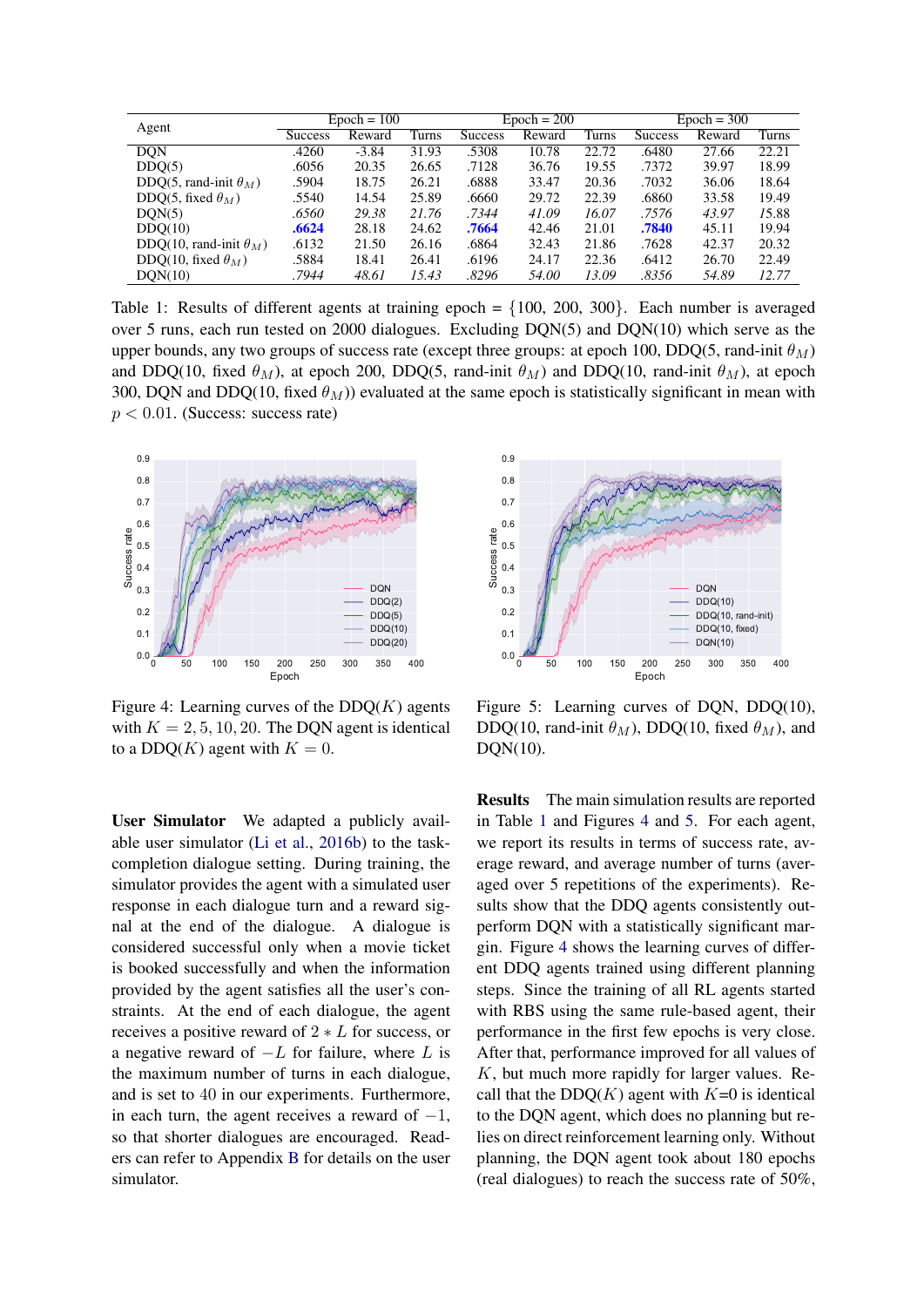| Agent                          | $Epoch = 100$  |          |       | $Epoch = 150$  |          |       | $Epoch = 200$  |        |       |
|--------------------------------|----------------|----------|-------|----------------|----------|-------|----------------|--------|-------|
|                                | <b>Success</b> | Reward   | Turns | <b>Success</b> | Reward   | Turns | <b>Success</b> | Reward | Turns |
| <b>DON</b>                     | .0000          | $-58.69$ | 39.38 | .4080          | $-5.730$ | 30.38 | .4545          | 0.350  | 30.38 |
| DDO(5)                         | .4620          | 00.78    | 31.33 | .5637          | 15.05    | 26.17 | .6000          | 19.84  | 26.32 |
| DDQ(5, rand-init $\theta_M$ )  | .3600          | $-11.67$ | 31.74 | .5500          | 13.71    | 26.58 | .5752          | 16.84  | 26.37 |
| DDO(10)                        | .5555          | 14.69    | 25.92 | .6416          | 25.85    | 24.28 | .7332          | 38.88  | 20.21 |
| DDO(10, rand-init $\theta_M$ ) | .5010          | 6.27     | 29.70 | .6055          | 22.11    | 23.11 | .7023          | 36.90  | 21.20 |

<span id="page-6-1"></span>Table 2: The performance of different agents at training epoch =  $\{100, 150, 200\}$  in the human-in-theloop experiments. The difference between the results of all agent pairs evaluated at the same epoch is statistically significant ( $p < 0.01$ ). (Success: success rate)

and DDQ(10) took only 50 epochs.

Intuitively, the optimal value of  $K$  needs to be determined by seeking the best trade-off between the quality of the world model and the amount of simulated experience that is useful for improving the dialogue agent. This is a non-trivial optimization problem because both the dialogue agent and the world model are updated constantly during training and the optimal  $K$  needs to be adjusted accordingly. For example, we find in our experiments that at the early stages of training, it is fine to perform planning aggressively by using large amounts of simulated experience even though they are of low quality, but in the late stages of training where the dialogue agent has been significantly improved, low-quality simulated experience is likely to hurt the performance. Thus, in our implementation of Algorithm [1,](#page-3-0) we use a heuris-tic<sup>[5](#page-6-0)</sup> to reduce the value of  $K$  in the late stages of training (e.g., after 150 epochs in Figure [4\)](#page-5-1) to mitigate the negative impact of low-qualify simulated experience. We leave it to future work how to optimize the planning step size during DDQ training in a principled way.

Figure [5](#page-5-2) shows that the quality of the world model has a significant impact on the agent's performance. The learning curve of DQN(10) indicates the best performance we can expect with a *perfect* world model. With a pre-trained world model, the performance of the DDQ agent improves more rapidly, although eventually, the DDQ and DDQ(rand-init  $\theta_M$ ) agents reach the same success rate after many epochs. The world model learning process is crucial to both the efficiency of dialogue policy learning and the final performance of the agent. For example, in the early stages (before 60 epochs), the performances of DDQ and DDQ(fixed  $\theta_M$ ) remain very close to each other, but DDQ reaches a success rate almost



<span id="page-6-2"></span>Figure 6: Human-in-the-loop dialogue policy learning curves in four different agents.

10% better than DDQ(fixed  $\theta_M$ ) after 400 epochs.

#### 3.4 Human-in-the-Loop Evaluation

In this setting, five dialogue agents (i.e., DQN, DDQ(10), DDQ(10, rand-init  $\theta_M$ ), DDQ(5), and DDQ(5, rand-init  $\theta_M$ )) are trained via RL by interacting with real human users. In each dialogue session, one of the agents was randomly picked to converse with a user. The user was presented with a user goal sampled from the corpus, and was instructed to converse with the agent to complete the task. The user had the choice of abandoning the task and ending the dialogue at any time, if she or he believed that the dialogue was unlikely to succeed or simply because the dialogue dragged on for too many turns. In such cases, the dialogue session is considered failed. At the end of each session, the user was asked to give explicit feedback whether the dialogue succeeded (i.e., whether the movie tickets were booked with all the user constraints satisfied). Each learning curve is trained with two runs, with each run generating 150 dialogues (and  $K*150$  additional simulated dialogues when planning is applied). In total, we collected 1500 dialogue sessions for training all five agents.

The main results are presented in Table [2](#page-6-1) and

<span id="page-6-0"></span> $5$ The heuristic is not presented in Algorithm [1.](#page-3-0) Readers can refer to the released source code for details.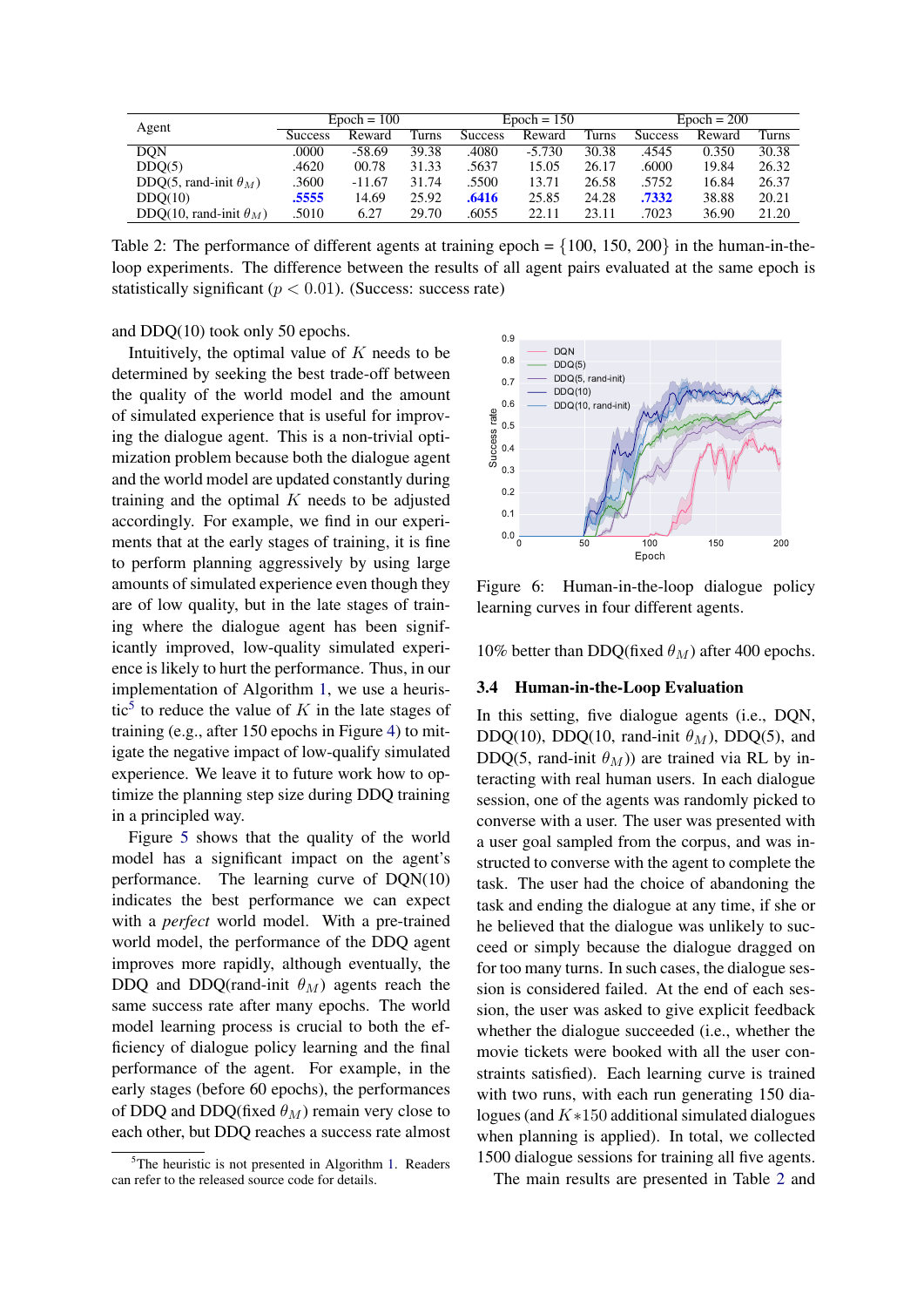| <b>Simulation Sample</b>                                                                                                                               | <b>Real User Sample</b>                                     |  |  |  |  |  |  |
|--------------------------------------------------------------------------------------------------------------------------------------------------------|-------------------------------------------------------------|--|--|--|--|--|--|
| <i>movie-ticket</i> booking user goal:                                                                                                                 | <i>movie-ticket</i> booking user goal:                      |  |  |  |  |  |  |
| ₹                                                                                                                                                      | ₹                                                           |  |  |  |  |  |  |
| "request_slots": {<br>"constraint_slots": {                                                                                                            | "request_slots": {<br>"constraint_slots": {                 |  |  |  |  |  |  |
| "ticket": "?"<br>"numberofpeople":"2"                                                                                                                  | "ticket": "?"<br>"date": "this weekend"                     |  |  |  |  |  |  |
| "theater": "?"<br>"moviename": "deadpool"                                                                                                              | "theater": "?"<br>"numberofpeople": "1"                     |  |  |  |  |  |  |
| "city": "seattle"<br>"starttime": "?"                                                                                                                  | "moviename": "batman"<br>"starttime": "?"                   |  |  |  |  |  |  |
| "date": "?"                                                                                                                                            | ł<br>ł                                                      |  |  |  |  |  |  |
| }<br>ł                                                                                                                                                 | $\}$                                                        |  |  |  |  |  |  |
|                                                                                                                                                        |                                                             |  |  |  |  |  |  |
| <b>DQN</b> agent<br>usr: Hi, which theater will show batman? I want 1 ticket.<br>$\mathbf{1}$<br>usr: Hi, what date can I book 2 tickets for deadpool? |                                                             |  |  |  |  |  |  |
| agt: Which city would you like?<br>2                                                                                                                   | agt: Which city would you like?                             |  |  |  |  |  |  |
| usr: I want to watch at seattle.<br>3                                                                                                                  | usr: Boston.                                                |  |  |  |  |  |  |
| 4<br><i>agt</i> : What time would you like to see it?                                                                                                  | <i>agt</i> : What time would you like to see it?            |  |  |  |  |  |  |
| usr: What start time is available?<br>5                                                                                                                | usr: What start time is available?                          |  |  |  |  |  |  |
| agt: Which theater would you like?<br>6                                                                                                                | agt: What date would you like to see it?                    |  |  |  |  |  |  |
| <i>usr</i> : Which theater is available?<br>7                                                                                                          | <i>usr</i> : This weekend.                                  |  |  |  |  |  |  |
| 8<br>agt: What time would you like to see it?                                                                                                          | agt: Which theater would you like?                          |  |  |  |  |  |  |
| usr: What start time is available?<br>9                                                                                                                | usr: Which theater is available?                            |  |  |  |  |  |  |
| 10<br><i>agt</i> : Which theater would you like?                                                                                                       | agt: Which theater would you like?                          |  |  |  |  |  |  |
| $usr:$ Which theater is available?<br>11                                                                                                               | usr: Which theater is available?                            |  |  |  |  |  |  |
| 12<br>agt: How many tickets do you need?                                                                                                               | agt: What time would you like to see it?                    |  |  |  |  |  |  |
| usr: I want 2 tickets please!<br>13                                                                                                                    | <i>usr</i> : What start time is available?                  |  |  |  |  |  |  |
| agt: Which theater would you like?<br>14                                                                                                               | agt: Which theater would you like?                          |  |  |  |  |  |  |
| usr: Which theater is available?<br>15                                                                                                                 | usr: Thanks, I do not need the ticket.                      |  |  |  |  |  |  |
| agt: What time would you like to see it?<br>16                                                                                                         | agt: Thank you.                                             |  |  |  |  |  |  |
|                                                                                                                                                        |                                                             |  |  |  |  |  |  |
|                                                                                                                                                        |                                                             |  |  |  |  |  |  |
| agt: Which theater would you like?<br>39                                                                                                               |                                                             |  |  |  |  |  |  |
| usr: Which theater is available?<br>40                                                                                                                 |                                                             |  |  |  |  |  |  |
| Agent does not book the right ticket within the                                                                                                        | User terminates the dialogue before reaching the            |  |  |  |  |  |  |
| <b>Failure:</b><br>max turns.                                                                                                                          | Failure: max turns because the agent repeatly asks the same |  |  |  |  |  |  |
|                                                                                                                                                        | question.<br>$DDQ(10)$ agent                                |  |  |  |  |  |  |
| usr: Hi, when is deadpool playing at seattle?<br>1                                                                                                     | usr: Hi, which theater will show batman? I want 1 ticket.   |  |  |  |  |  |  |
| $\overline{c}$<br>agt: Tonight.                                                                                                                        | agt: Century Eastport 16.                                   |  |  |  |  |  |  |
| <i>usr</i> : What is the start time?<br>3                                                                                                              | <i>usr</i> : What is the start time?                        |  |  |  |  |  |  |
| agt: Which theater would you like?<br>4                                                                                                                | agt: 9PM.                                                   |  |  |  |  |  |  |
| 5<br>usr: I want to watch it at ame pacific place 11.                                                                                                  | usr: Can I buy a ticket here?                               |  |  |  |  |  |  |
| agt: 10pm is available.<br>6                                                                                                                           | agt: This weekend?                                          |  |  |  |  |  |  |
| 7<br>usr: I want 2 tickets please!                                                                                                                     | usr: Yes, one ticket please!                                |  |  |  |  |  |  |
| Great, here are 2 deadpool tickets for you                                                                                                             | Sure, here it is - batman at Century Eastport 16,           |  |  |  |  |  |  |
| 8<br>agt:<br>at ame pacific place $11$ in seattle tonight 10 pm.                                                                                       | agt:<br>9PM this weekend.                                   |  |  |  |  |  |  |
| 9<br><i>usr</i> : Thank you.                                                                                                                           | usr: Thank you.                                             |  |  |  |  |  |  |
| agt: Thank you.<br>10                                                                                                                                  | agt: Thank you.                                             |  |  |  |  |  |  |
| <b>Success</b>                                                                                                                                         | <b>Success</b>                                              |  |  |  |  |  |  |

Table 3: Two sample dialogue sessions by DQN and DDQ(10) agents trained at epoch 100: Left: simulated user experiments; Right: human-in-the-loop experiments. (*agt*: agent, *usr*: user)

Figure [6,](#page-6-2) with each agent averaged over two independent runs. The results confirm what we observed in the simulation experiments. The conclusions are summarized as below:

• The DDQ agent significantly outperforms DQN, as demonstrated by the comparison between DDQ(10) and DQN. Table [3](#page-7-0) presents four example dialogues produced by two dialogue agents interacting with simulated and human users, respectively. The DQN agent, after being trained with 100 dialogues, still behaved like a naive rule-based agent that re<span id="page-7-0"></span>quested information bit by bit in a fixed order. When the user did not answer the request explicitly (e.g., usr: which theater is available?), the agent failed to respond properly. On the other hand, with planning, the DDQ agent trained with 100 real dialogues is much more robust and can complete 50% of user tasks successfully.

- A larger  $K$  leads to more aggressive planning and better results, as shown by DDQ(10) vs.  $DDO(5)$ .
- Pre-training world model with human con-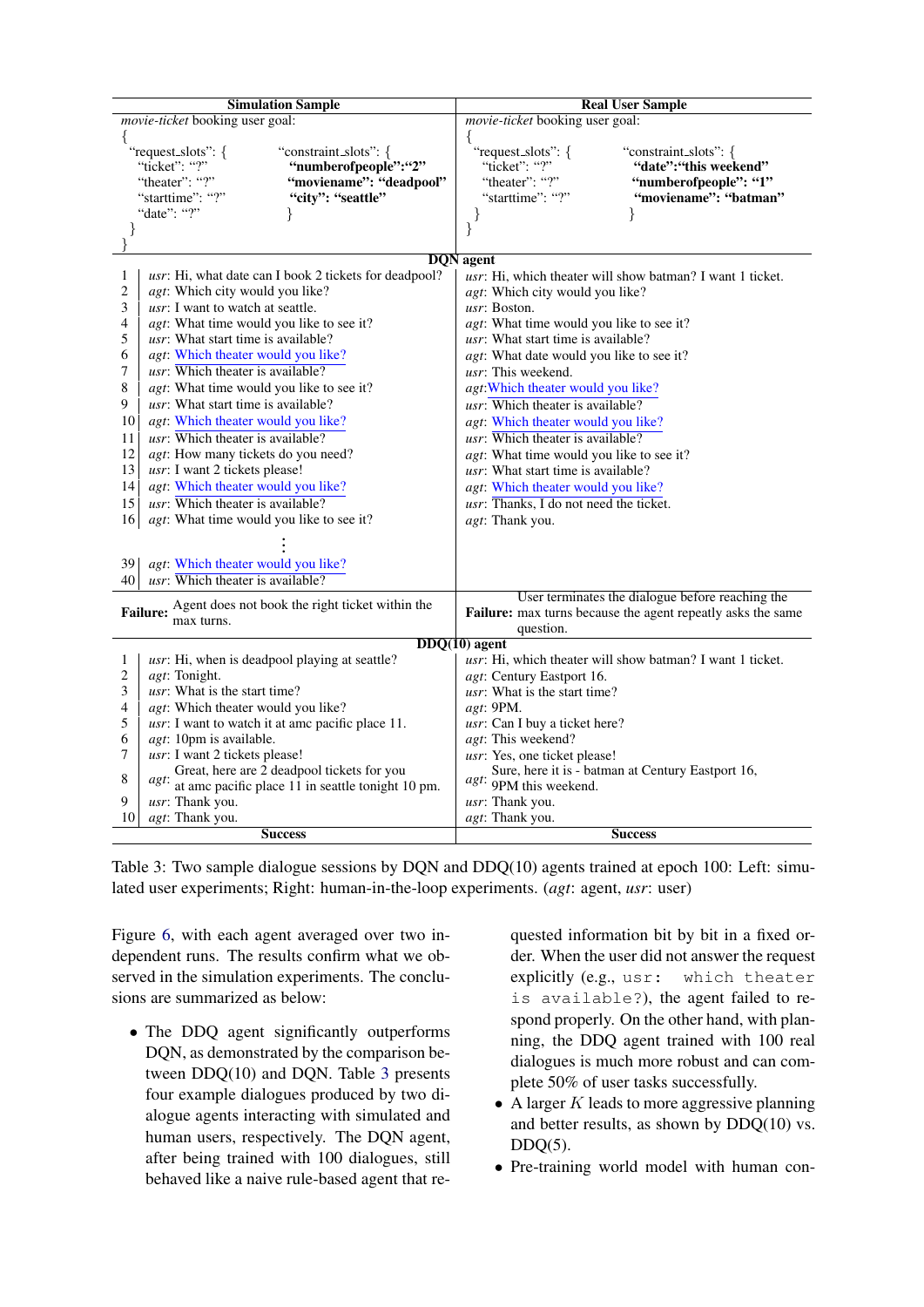versational data improves the learning efficiency and the agent's performance, as shown by DDQ(5) vs. DDQ(5, rand-init  $\theta_M$ ), and DDQ(10) vs. DDQ(10, rand-init  $\theta_M$ ).

#### 4 Conclusion

We propose a new strategy for a task-completion dialogue agent to learn its policy by interacting with real users. Compared to previous work, our agent learns in a much more efficient way, using only a small number of real user interactions, which amounts to an affordable cost in many nontrivial domains. Our strategy is based on the Deep Dyna-Q (DDQ) framework where planning is integrated into dialogue policy learning. The effectiveness of DDQ is validated by human-in-theloop experiments, demonstrating that a dialogue agent can efficiently adapt its policy on the fly by interacting with real users via deep RL.

One interesting topic for future research is *exploration in planning*. We need to deal with the challenge of adapting the world model in a changing environment, as exemplified by the domain extension problem [\(Lipton et al.,](#page-9-8) [2016\)](#page-9-8). As pointed out by [Sutton and Barto](#page-10-9) [\(1998\)](#page-10-9), the general problem here is a particular manifestation of the conflict between exploration and exploitation. In a planning context, exploration means trying actions that may improve the world model, whereas exploitation means trying to behave in the optimal way given the current model. To this end, we want the agent to explore in the environment, but not so much that the performance would be greatly degraded.

#### Acknowledgments

We would like to thank Chris Brockett, Yun-Nung Chen, Michel Galley and Lihong Li for their insightful comments on the paper. We would like to acknowledge the volunteers from Microsoft Research for helping us with the human-in-the-loop experiments. This work was done when Baolin Peng and Shang-Yu Su were visiting Microsoft. Baolin Peng is in part supported by Innovation and Technology Fund (6904333), and General Research Fund of Hong Kong (12183516).

## References

<span id="page-8-6"></span>Pawel Budzianowski, Stefan Ultes, Pei-Hao Su, Nikola Mrksic, Tsung-Hsien Wen, Inigo Casanueva, Lina Rojas-Barahona, and Milica Gasic. 2017. Subdomain modelling for dialogue management with hierarchical reinforcement learning. *arXiv preprint arXiv:1706.06210* .

- <span id="page-8-5"></span>Bhuwan Dhingra, Lihong Li, Xiujun Li, Jianfeng Gao, Yun-Nung Chen, Faisal Ahmed, and Li Deng. 2017. Towards end-to-end reinforcement learning of dialogue agents for information access. In *Proceedings of the 55th Annual Meeting of the Association for Computational Linguistics (Volume 1: Long Papers)*. volume 1, pages 484–495.
- <span id="page-8-1"></span>Milica Gašić, Filip Jurčíček, Simon Keizer, François Mairesse, Blaise Thomson, Kai Yu, and Steve Young. 2010. Gaussian processes for fast policy optimisation of pomdp-based dialogue managers. In *Proceedings of the 11th Annual Meeting of the Special Interest Group on Discourse and Dialogue*. Association for Computational Linguistics, pages 201– 204.
- <span id="page-8-2"></span>Milica Gašić, Filip Jurčíček, Blaise Thomson, Kai Yu, and Steve Young. 2011. On-line policy optimisation of spoken dialogue systems via live interaction with human subjects. In *Automatic Speech Recognition and Understanding (ASRU), 2011 IEEE Workshop on*. IEEE, pages 312–317.
- <span id="page-8-8"></span>Shixiang Gu, Timothy Lillicrap, Ilya Sutskever, and Sergey Levine. 2016. Continuous deep q-learning with model-based acceleration. In *International Conference on Machine Learning*. pages 2829– 2838.
- <span id="page-8-9"></span>Dilek Hakkani-Tür, Gokhan Tur, Asli Celikyilmaz, Yun-Nung Chen, Jianfeng Gao, Li Deng, and Ye-Yi Wang. 2016. Multi-domain joint semantic frame parsing using bi-directional RNN-LSTM. In *Proceedings of The 17th Annual Meeting of the International Speech Communication Association*.
- <span id="page-8-7"></span>Leonid Kuvayev and Richard S Sutton. 1996. Modelbased reinforcement learning with an approximate, learned model. In *in Proceedings of the Ninth Yale Workshop on Adaptive and Learning Systems*. Citeseer.
- <span id="page-8-0"></span>Esther Levin, Roberto Pieraccini, and Wieland Eckert. 1997. Learning dialogue strategies within the markov decision process framework. In *Automatic Speech Recognition and Understanding, 1997. Proceedings., 1997 IEEE Workshop on*. IEEE, pages 72–79.
- <span id="page-8-3"></span>Jiwei Li, Alexander H Miller, Sumit Chopra, Marc'Aurelio Ranzato, and Jason Weston. 2016a. Dialogue learning with human-in-the-loop. *arXiv preprint arXiv:1611.09823* .
- <span id="page-8-4"></span>Xiujun Li, Zachary C Lipton, Bhuwan Dhingra, Lihong Li, Jianfeng Gao, and Yun-Nung Chen. 2016b. A user simulator for task-completion dialogues. *arXiv preprint arXiv:1612.05688* .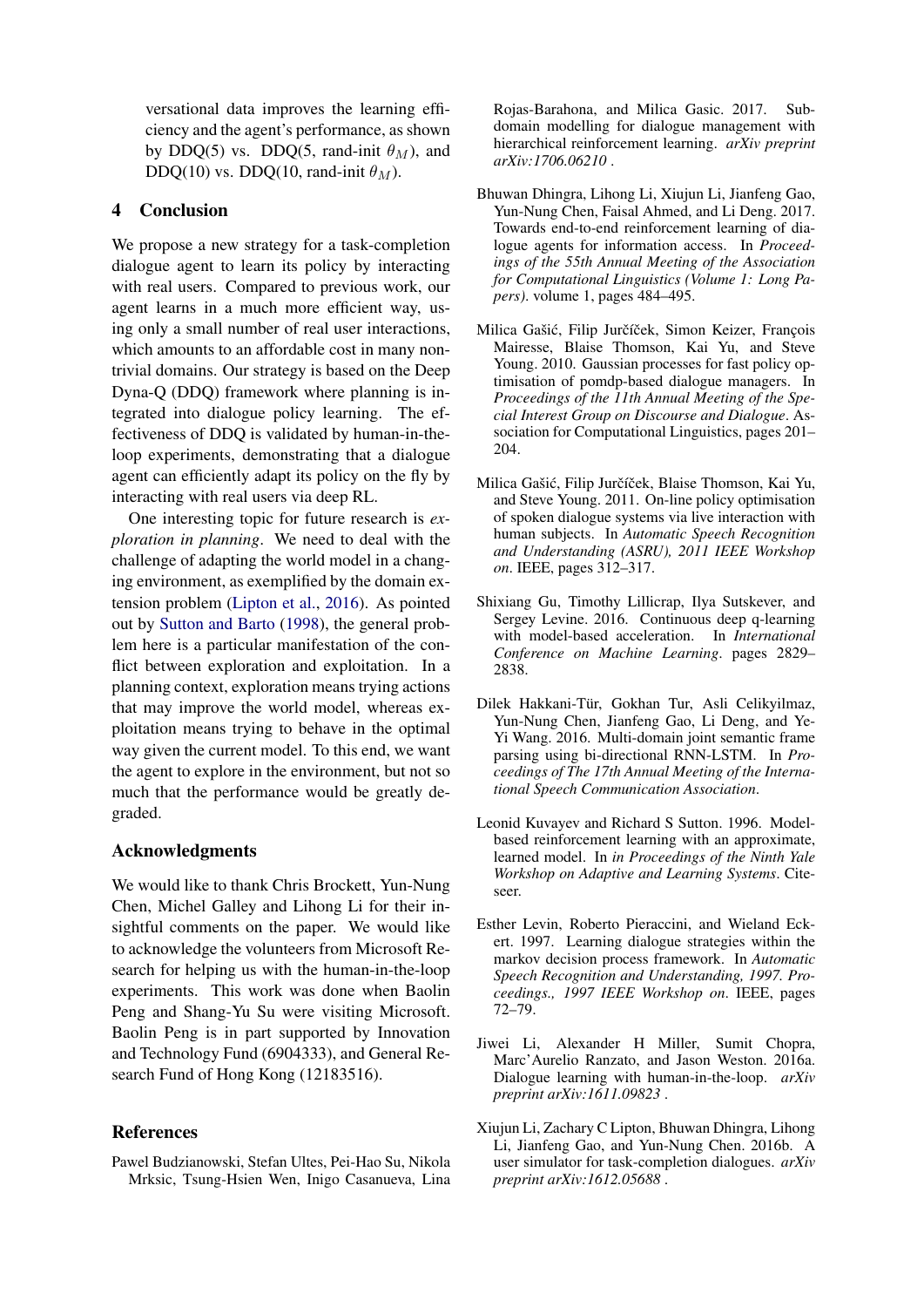- <span id="page-9-9"></span>Xuijun Li, Yun-Nung Chen, Lihong Li, Jianfeng Gao, and Asli Celikyilmaz. 2017. End-to-end taskcompletion neural dialogue systems. In *Proceedings of the The 8th International Joint Conference on Natural Language Processing*. pages 733–743.
- <span id="page-9-8"></span>Zachary C Lipton, Jianfeng Gao, Lihong Li, Xiujun Li, Faisal Ahmed, and Li Deng. 2016. Efficient exploration for dialogue policy learning with bbq networks & replay buffer spiking. *arXiv preprint arXiv:1608.05081* .
- <span id="page-9-10"></span>Bing Liu and Ian Lane. 2017. Iterative policy learning in end-to-end trainable task-oriented neural dialog models. In *Proceedings of 2017 IEEE Workshop on Automatic Speech Recognition and Understanding*.
- <span id="page-9-21"></span>Xiaodong Liu, Jianfeng Gao, Xiaodong He, Li Deng, Kevin Duh, and Ye-Yi Wang. 2015. Representation learning using multi-task deep neural networks for semantic classification and information retrieval .
- <span id="page-9-0"></span>Volodymyr Mnih, Koray Kavukcuoglu, David Silver, Andrei A Rusu, Joel Veness, Marc G Bellemare, Alex Graves, Martin Riedmiller, Andreas K Fidjeland, Georg Ostrovski, et al. 2015. Human-level control through deep reinforcement learning. *Nature* 518(7540):529–533.
- <span id="page-9-17"></span>Andrew W Moore and Christopher G Atkeson. 1993. Prioritized sweeping: Reinforcement learning with less data and less time. *Machine learning* 13(1):103–130.
- <span id="page-9-20"></span>Nikola Mrkšić, Diarmuid O Séaghdha, Tsung-Hsien Wen, Blaise Thomson, and Steve Young. 2016. Neural belief tracker: Data-driven dialogue state tracking. *arXiv preprint arXiv:1606.03777* .
- <span id="page-9-14"></span>Alexandros Papangelis. 2012. A comparative study of reinforcement learning techniques on dialogue management. In *Proceedings of the Student Research Workshop at the 13th Conference of the European Chapter of the Association for Computational Linguistics*. Association for Computational Linguistics, pages 22–31.
- <span id="page-9-12"></span>Baolin Peng, Xiujun Li, Jianfeng Gao, Jingjing Liu, Yun-Nung Chen, and Kam-Fai Wong. 2017a. Adversarial advantage actor-critic model for taskcompletion dialogue policy learning. *arXiv preprint arXiv:1710.11277* .
- <span id="page-9-11"></span>Baolin Peng, Xiujun Li, Lihong Li, Jianfeng Gao, Asli Celikyilmaz, Sungjin Lee, and Kam-Fai Wong. 2017b. Composite task-completion dialogue policy learning via hierarchical deep reinforcement learning. In *Proceedings of the 2017 Conference on Empirical Methods in Natural Language Processing*. pages 2221–2230.
- <span id="page-9-16"></span>Jing Peng and Ronald J Williams. 1993. Efficient learning and planning within the dyna framework. *Adaptive Behavior* 1(4):437–454.
- <span id="page-9-4"></span>Olivier Pietquin, Matthieu Geist, Senthilkumar Chandramohan, et al. 2011. Sample efficient online learning of optimal dialogue policies with kalman temporal differences. In *IJCAI Proceedings-International Joint Conference on Artificial Intelligence*. volume 22, page 1878.
- <span id="page-9-13"></span>Olivier Pietquin and Helen Hastie. 2013. A survey on metrics for the evaluation of user simulations. *The knowledge engineering review* .
- <span id="page-9-19"></span>Sébastien Racanière, Théophane Weber, David Reichert, Lars Buesing, Arthur Guez, Danilo Jimenez Rezende, Adrià Puigdomènech Badia, Oriol Vinyals, Nicolas Heess, Yujia Li, et al. 2017. Imagination-augmented agents for deep reinforcement learning. In *Advances in Neural Information Processing Systems*. pages 5694–5705.
- <span id="page-9-6"></span>Jost Schatzmann, Blaise Thomson, Karl Weilhammer, Hui Ye, and Steve Young. 2007. Agenda-based user simulation for bootstrapping a pomdp dialogue system. In *NAACL 2007; Companion Volume, Short Papers*. Association for Computational Linguistics, pages 149–152.
- <span id="page-9-1"></span>David Silver, Aja Huang, Chris J Maddison, Arthur Guez, Laurent Sifre, George Van Den Driessche, Julian Schrittwieser, Ioannis Antonoglou, Veda Panneershelvam, Marc Lanctot, et al. 2016a. Mastering the game of go with deep neural networks and tree search. *Nature* 529(7587):484–489.
- <span id="page-9-2"></span>David Silver, Julian Schrittwieser, Karen Simonyan, Ioannis Antonoglou, Aja Huang, Arthur Guez, Thomas Hubert, Lucas Baker, Matthew Lai, Adrian Bolton, et al. 2017. Mastering the game of go without human knowledge. *Nature* 550(7676):354.
- <span id="page-9-18"></span>David Silver, Hado van Hasselt, Matteo Hessel, Tom Schaul, Arthur Guez, Tim Harley, Gabriel Dulac-Arnold, David Reichert, Neil Rabinowitz, Andre Barreto, et al. 2016b. The predictron: Endto-end learning and planning. *arXiv preprint arXiv:1612.08810* .
- <span id="page-9-3"></span>Satinder Singh, Diane Litman, Michael Kearns, and Marilyn Walker. 2002. Optimizing dialogue management with reinforcement learning: Experiments with the njfun system. *Journal of Artificial Intelligence Research* 16:105–133.
- <span id="page-9-15"></span>Satinder P Singh. 1992. Reinforcement learning with a hierarchy of abstract models. In *Proceedings of the National Conference on Artificial Intelligence*. JOHN WILEY & SONS LTD, 10, page 202.
- <span id="page-9-7"></span>Pei-Hao Su, Milica Gasic, Nikola Mrksic, Lina Rojas-Barahona, Stefan Ultes, David Vandyke, Tsung-Hsien Wen, and Steve Young. 2016a. Continuously learning neural dialogue management. *arXiv preprint arXiv:1606.02689* .
- <span id="page-9-5"></span>Pei-Hao Su, Milica Gasic, Nikola Mrksic, Lina Rojas-Barahona, Stefan Ultes, David Vandyke, Tsung-Hsien Wen, and Steve Young. 2016b. On-line active